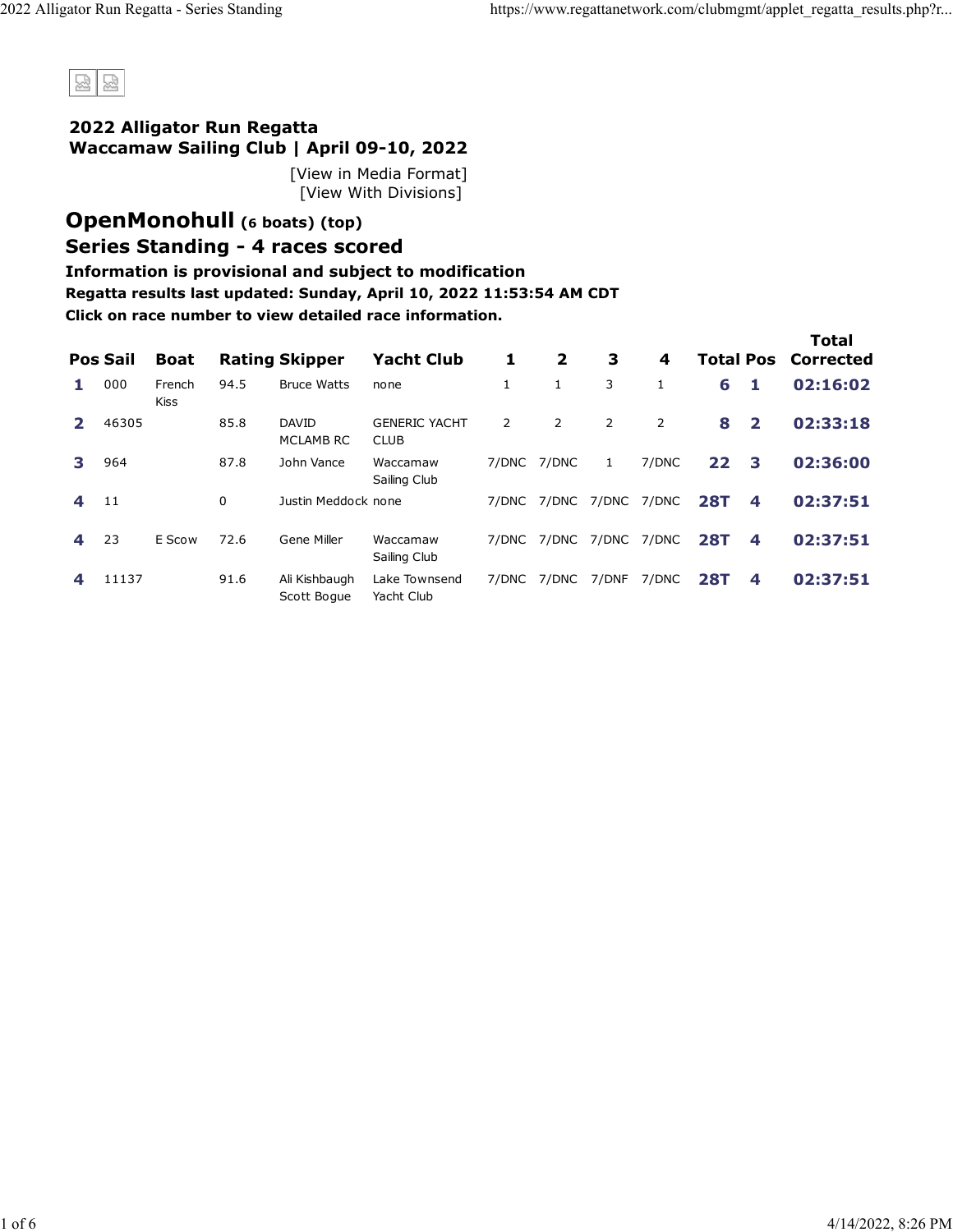### **[OpenMultihull](https://www.regattanetwork.com/clubmgmt/applet_regatta_results.php?regatta_id=23767&limit_fleet=OpenMultihull) (11 boats) [\(top\)](https://www.regattanetwork.com/clubmgmt/applet_regatta_results.php?regatta_id=23767#top)**

**Series Standing - 4 races scored**

#### **Information is provisional and subject to modification**

**Regatta results last updated: Sunday, April 10, 2022 11:53:54 AM CDT**

|                | <b>Pos Sail</b>   | <b>Boat</b>   |          | <b>Rating Skipper</b>               | Yacht<br><b>Club</b>         | 1            | $\overline{\mathbf{2}}$ | 3              | 4      | <b>Total Pos</b> |                         | Total<br>Corrected |
|----------------|-------------------|---------------|----------|-------------------------------------|------------------------------|--------------|-------------------------|----------------|--------|------------------|-------------------------|--------------------|
|                | 15782             |               | 71.4     | Tom<br>Armstrong                    | OHSC                         | 3            | 1                       | 3              | 1      | 8                | 1                       | 02:51:48           |
| $\overline{2}$ | 18                |               | 83.3     | Mike<br>Vitamvas                    | Oak Hollow<br>Sailing Club   | 8            | $\overline{2}$          | $\mathbf{1}$   | 2      | 13               | $\overline{\mathbf{2}}$ | 03:01:53           |
| 3              | 910               |               | 62.4     | Ron Medlin                          | WSC / Red<br>Beer Racing     | 6            | 3                       | $\overline{2}$ | 4      | 15               | 3                       | 03:12:24           |
|                | 308               |               | 64.5     | <b>MITCHELL</b><br><b>LAUREN RC</b> | <b>GENERIC</b><br>YACHT CLUB | 7            | 5                       | $\overline{4}$ | 3      | 19               | 4                       | 03:13:13           |
| 5              | 880               | Nacra<br>5.8  | 66.5     | Matthew<br>Gifford                  | N/A                          | 5            | 4                       | 6              | 6      | 21               | 5                       | 03:25:03           |
| 6              | 27                |               | 69.1     | Michael Van<br>Hoy                  | Csc                          | 9            | 10/TLE                  | 5              | 5      | 29               | 6                       | 15:26:39           |
| 7              | 431               | Akurra<br>F18 | $\Omega$ | Philippe<br>Laurent                 | WSC/Red<br>Gear Racing       | $\mathbf{1}$ | 12/DNF                  | 12/DNC         | 12/DNC | 37               | 7                       | 15:19:55           |
| 8              | <b>USA</b><br>312 |               | 63       | Russell Galvan Waccamaw             | Sailing Club                 | 2            | 12/DNF                  | 12/DNC         | 12/DNC | 38               | 8                       | 15:22:36           |
| 9              | 88496             |               | 76       | Chris Malcolm                       | Oak Hollow<br>Sailing Club   | 4            | 12/DNC                  | 12/DNC         | 12/DNC | 40               | 9                       | 15:31:18           |
| 10             | 654               |               | 70.1     | Mark Critzer                        | Oak Hollow<br>Sailing Club   | 12/DNC       | 12/DNC                  | 12/DNC         | 12/DNC | <b>48T</b>       | 10                      | 15:37:08           |
| 10             | 366               | Booger        | 64.5     | Mac McCallum WSC                    |                              | 12/DNC       | 12/DNC                  | 12/DNC         | 12/DNC | <b>48T</b>       | 10                      | 15:37:08           |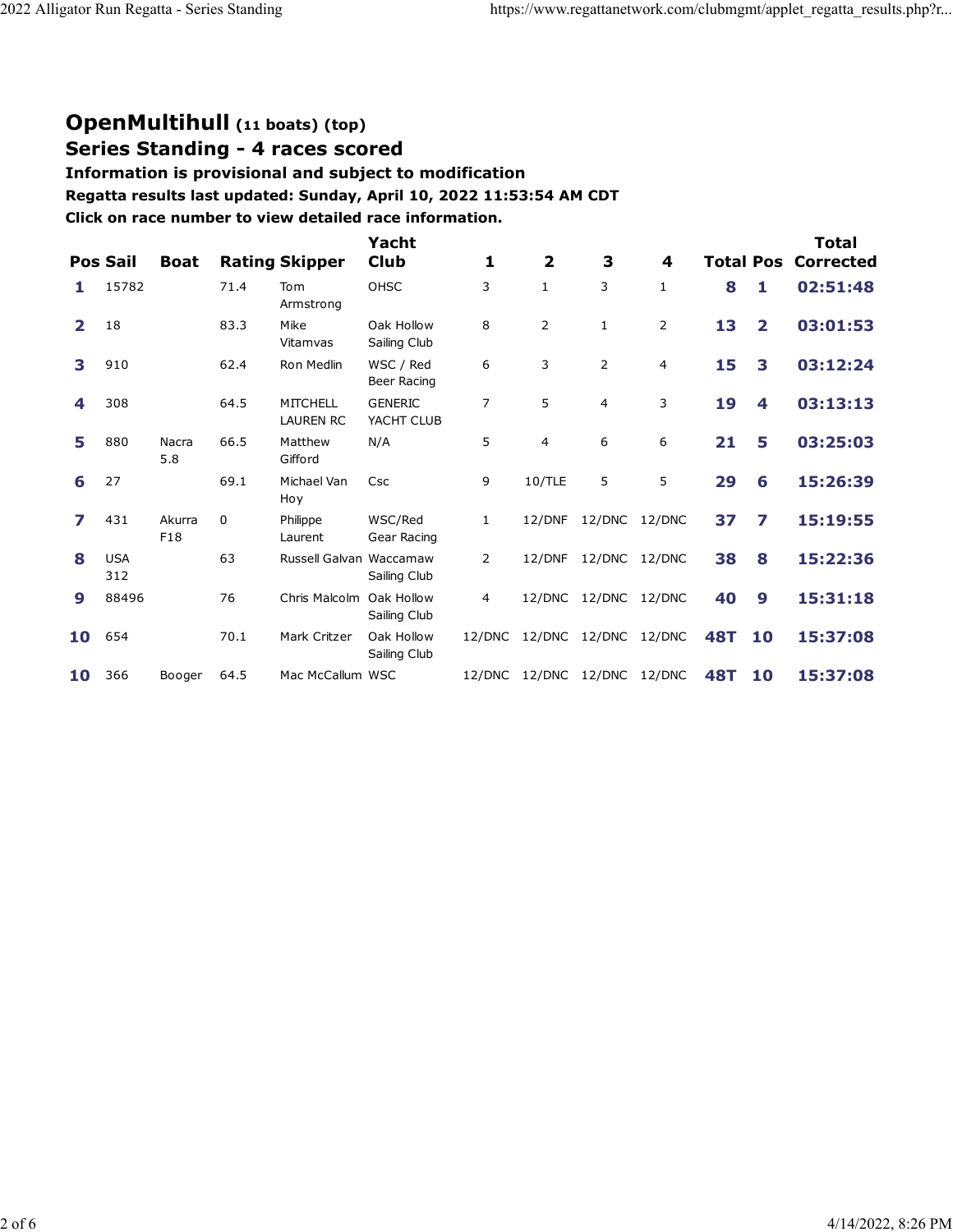## **[Isotope](https://www.regattanetwork.com/clubmgmt/applet_regatta_results.php?regatta_id=23767&limit_fleet=Isotope) (4 boats) [\(top\)](https://www.regattanetwork.com/clubmgmt/applet_regatta_results.php?regatta_id=23767#top)**

**Series Standing - 4 races scored**

**Information is provisional and subject to modification**

**Regatta results last updated: Sunday, April 10, 2022 11:53:54 AM CDT**

| Pos Sail |              |      | <b>Boat</b> Rating Skipper       | <b>Yacht Club</b>                      | 1            | $\mathbf{2}$            | 3                 | 4     |            |              | <b>Total</b><br><b>Total Pos Corrected</b> |
|----------|--------------|------|----------------------------------|----------------------------------------|--------------|-------------------------|-------------------|-------|------------|--------------|--------------------------------------------|
| 186      | Isotope 74.3 |      | J.P. AYERS                       | Carolina Sailing<br>Club               | $\mathbf{1}$ | 5/DNC                   | 1                 | 5/DNC | 12         | -1           | N/A                                        |
| TBD      |              | 74.3 | David Calhoun<br>David<br>McLamb | Virginia Inland Sailing<br>Association |              | 5/DNC 5/DNC 5/DNC 5/DNC |                   |       | <b>20T</b> | - 2          | N/A                                        |
| 1001     | Isotope 74.3 |      | <b>Bill Toburen</b>              | Carolina Sailing<br>Club               | 5/DNC        |                         | 5/DNC 5/DNC 5/DNC |       | <b>20T</b> | $\mathbf{2}$ | N/A                                        |
| 1953     | Isotope 74.3 |      | Mark<br>Prudhomme                | <b>CSC</b>                             | 5/DNC        | 5/DNC                   | 5/DNC             | 5/DNC | <b>20T</b> | -2           | N/A                                        |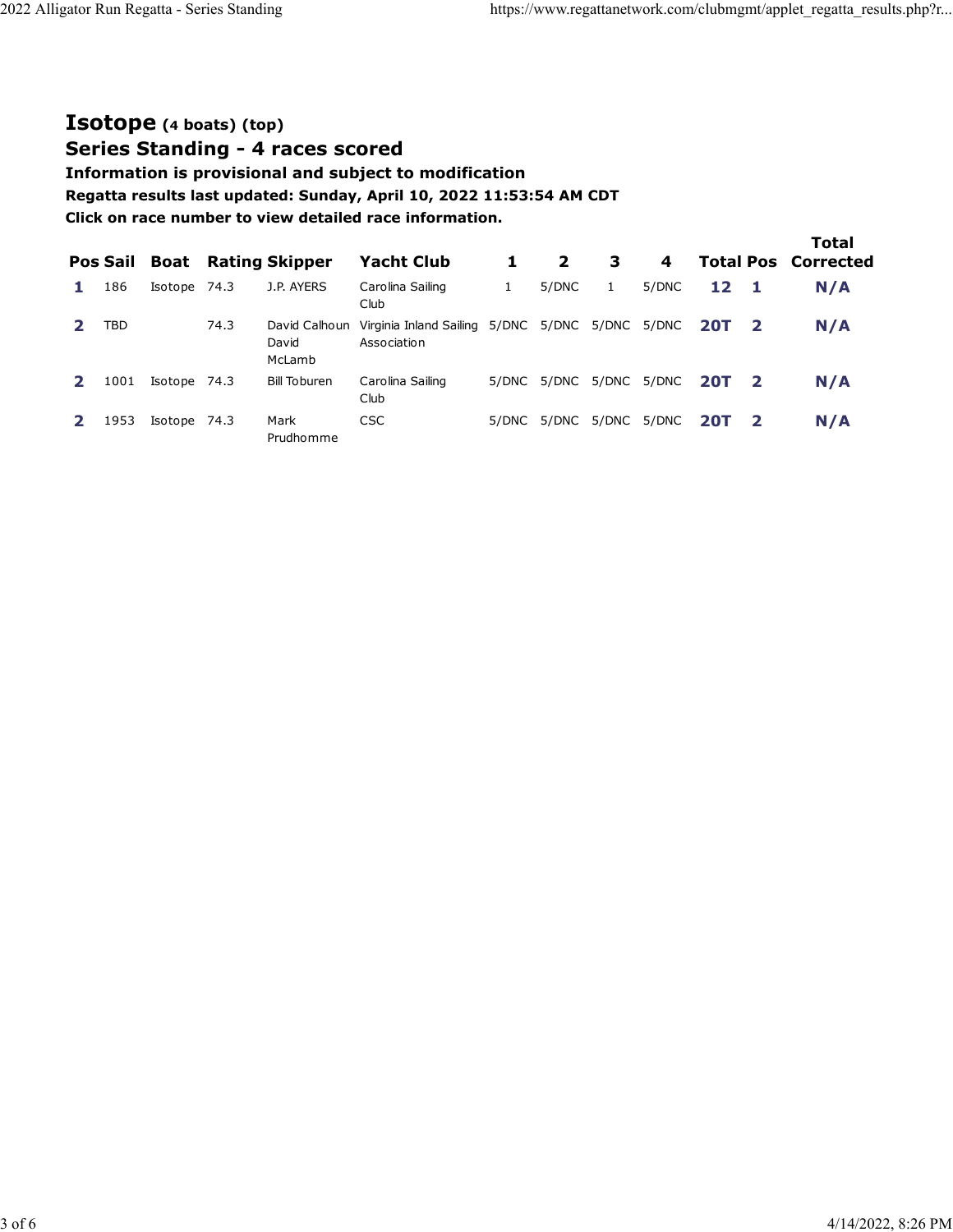# **[Weta](https://www.regattanetwork.com/clubmgmt/applet_regatta_results.php?regatta_id=23767&limit_fleet=Weta) (4 boats) [\(top\)](https://www.regattanetwork.com/clubmgmt/applet_regatta_results.php?regatta_id=23767#top)**

**Series Standing - 4 races scored**

**Information is provisional and subject to modification**

**Regatta results last updated: Sunday, April 10, 2022 11:53:54 AM CDT**

| Pos Sail | Boat                 |      | <b>Rating Skipper</b> | <b>Yacht Club</b>        | $\mathbf{1}$ | $\mathbf{2}$ | 3     | 4           | <b>Total Pos</b> |              | Total<br>Corrected |
|----------|----------------------|------|-----------------------|--------------------------|--------------|--------------|-------|-------------|------------------|--------------|--------------------|
| 1313     | The Monkey<br>Circus | 78.5 | John Harrop           | San Diego Yacht<br>Club  | $\mathbf{1}$ |              | 1     | 5/DNC       | 8                |              | N/A                |
| 1189     | Sweet As             | 78.5 | Alan Taylor           | <b>CSC</b>               |              | 5/DNF        | 2     | 5/DNC       | 14               | $\mathbf{2}$ | N/A                |
| 1213     | No Worries           | 78.5 | Stephanie<br>Tavlor   | Carolina Sailing<br>Club | 3            | 5/DNF        | 5/DNC | 5/DNC       | 18               | - 3          | N/A                |
| 619      |                      | 78.5 | Eric Frank            | Blackbeard               | 5/NSC        | 5/DNC        |       | 5/DNC 5/DNC | 20               | 4            | N/A                |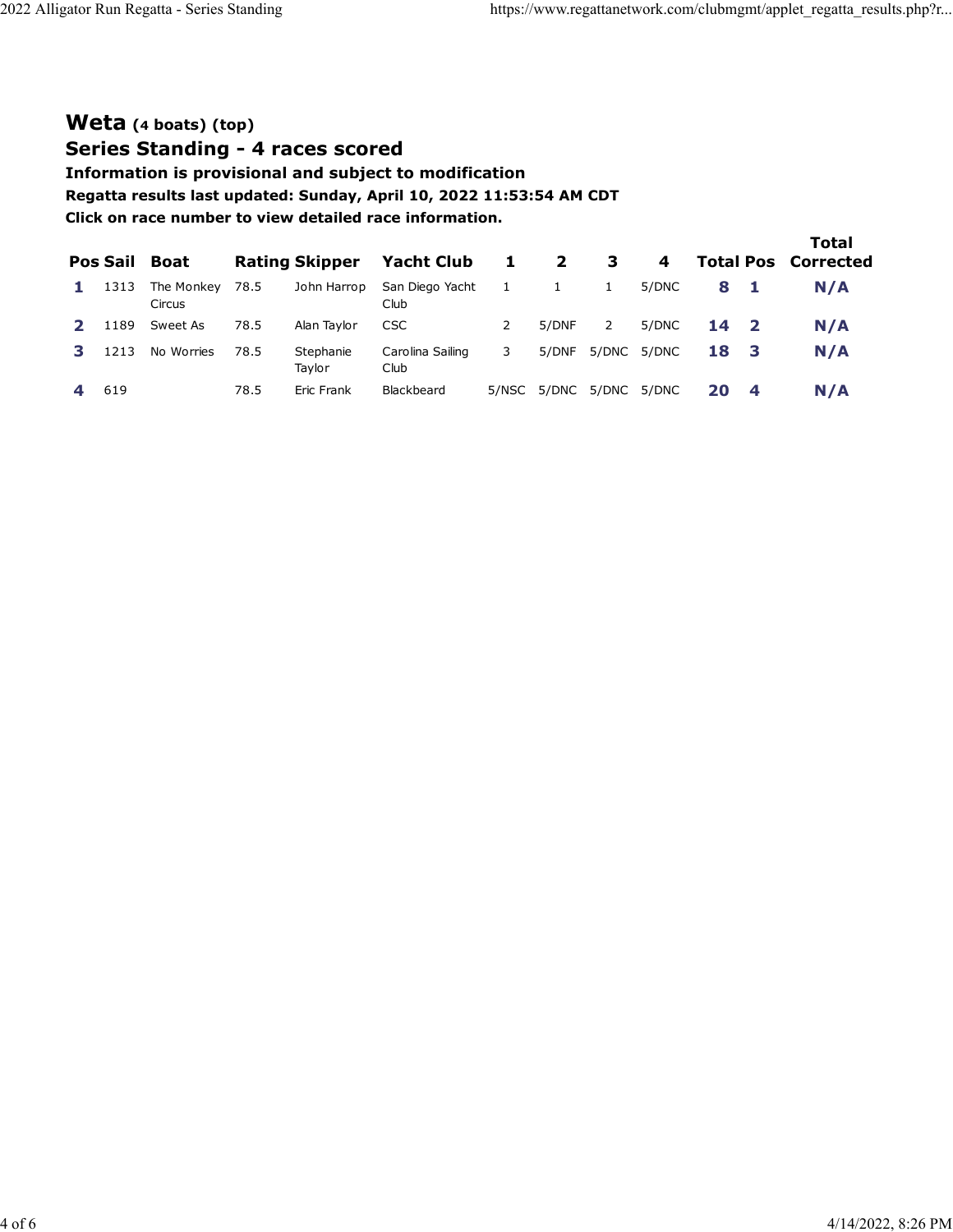## **[Buccaneer](https://www.regattanetwork.com/clubmgmt/applet_regatta_results.php?regatta_id=23767&limit_fleet=Buccaneer) (4 boats) [\(top\)](https://www.regattanetwork.com/clubmgmt/applet_regatta_results.php?regatta_id=23767#top)**

**Series Standing - 4 races scored**

**Information is provisional and subject to modification**

**Regatta results last updated: Sunday, April 10, 2022 11:53:54 AM CDT**

| <b>Pos Sail</b> | Boat               |      | <b>Rating Skipper</b>    | <b>Yacht Club</b>                                    |              | $\mathbf{2}$ | 3 | 4     |           |                | Total<br><b>Total Pos Corrected</b> |
|-----------------|--------------------|------|--------------------------|------------------------------------------------------|--------------|--------------|---|-------|-----------|----------------|-------------------------------------|
| 5234            | Scarlet<br>Banshee | 86.9 | Mike<br>Sigmund          | Carolina Sailing Club                                | 3            |              | 2 |       | 71        | 1              | 02:02:21                            |
| 2332            | Wasabi!            | 86.9 |                          | Jimmy Yurko Southern Maryland<br>Sailing Association |              | 3            |   | 2     | <b>7T</b> | $\overline{2}$ | 02:08:38                            |
| 5278            | American<br>Spirit | 86.9 | <b>Jeff</b><br>Neurauter | SCOW                                                 | 2            | 2            | 3 | 3     | 10        | 3              | 02:05:14                            |
| 5276            | Adrenalin          | 86.9 | <b>Bart Streb</b>        | CYC NC                                               | 5/RET-<br>BF | 5/DNC        | 4 | 5/DNC | 19        | 4              | 02:17:11                            |